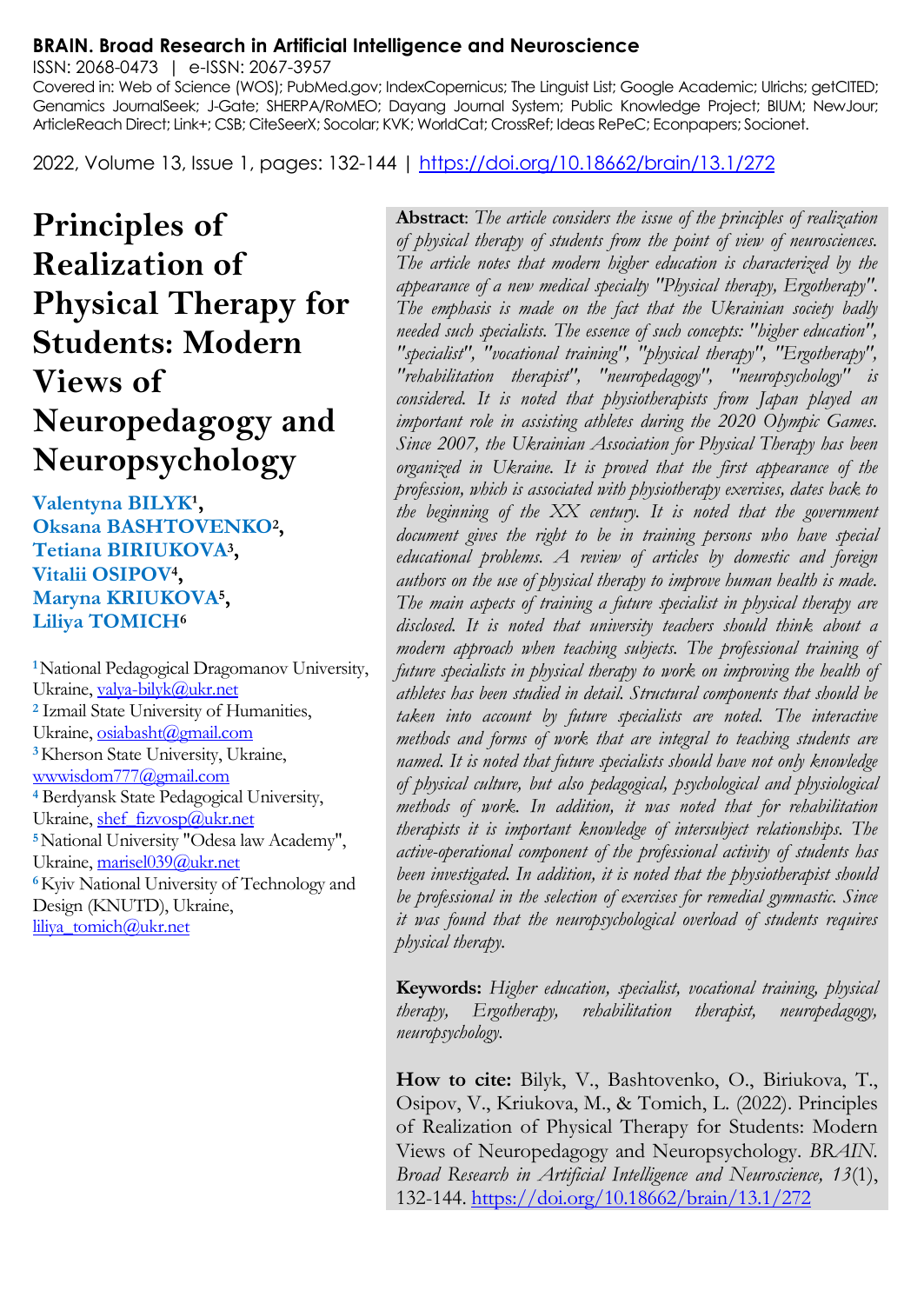### **Introduction**

The intensive development of higher education is manifested in the appearance of new specialties for modern students. Therefore, one of the branches is the specialty "Physical therapy, Ergotherapy". This is a modern profession that combines unique knowledge, skills in the use of physical exercises to support, develop, recover a person's physical activity during aging, injuries, pains, diseases, etc. Changes and reforms in health care in Ukraine emphasize the need for such specialists who would be professionals and competitive specialists in the labor market.

A fast pace of life, a decrease in stress resistance, the lifestyle of many people is based on a decrease in physical activity and an increase in the consumption of foods rich in cholesterol - all these factors are the causes of the risk and occurrence of various diseases. This can be helped by a healthy lifestyle, preventive anti-stress steps, care for the cleanliness of the environment, various rehabilitation techniques, Dyachenko T.V. (2007).

Therefore, to begin with, it is necessary to find out such concepts as higher education, specialist, vocational training, physical therapy, Ergotherapy, rehabilitation therapist, neuropedagogy, neuropsychology.

The definition of "higher education" is in the Article 1 of the Law of Ukraine "On Higher Education", therefore it is "a complex of systematized knowledge, skills and practical skills, ways of thinking, professional, ideological and civic qualities, moral and ethical values, and other competencies obtained in institution of higher education, which correspond to the field of knowledge for a certain qualification at the levels of higher education ", P. Poroshenko (2014).

In the Dictionary of the Ukrainian language, edited by I.K. Bilodid (1979, p. 570) explanations of the word "specialist" are presented 1) "the one who perfectly owns the specialty, has high qualifications, deep knowledge in a certain field of science, technology, art", 2) "the one who has done some business by his personal profession ".

It becomes known from the Article 1 of the Law of Ukraine "On Higher Education" that "vocational training is a student obtaining qualifications in the correspond field of study or specialty", Poroshenko P. (2014).

In a note by Bernstein S. (2021), the following definition is given: "physical therapy is a help to a person that relieves pain, improves physical activity and development of abilities, helps to recover from a sports injury,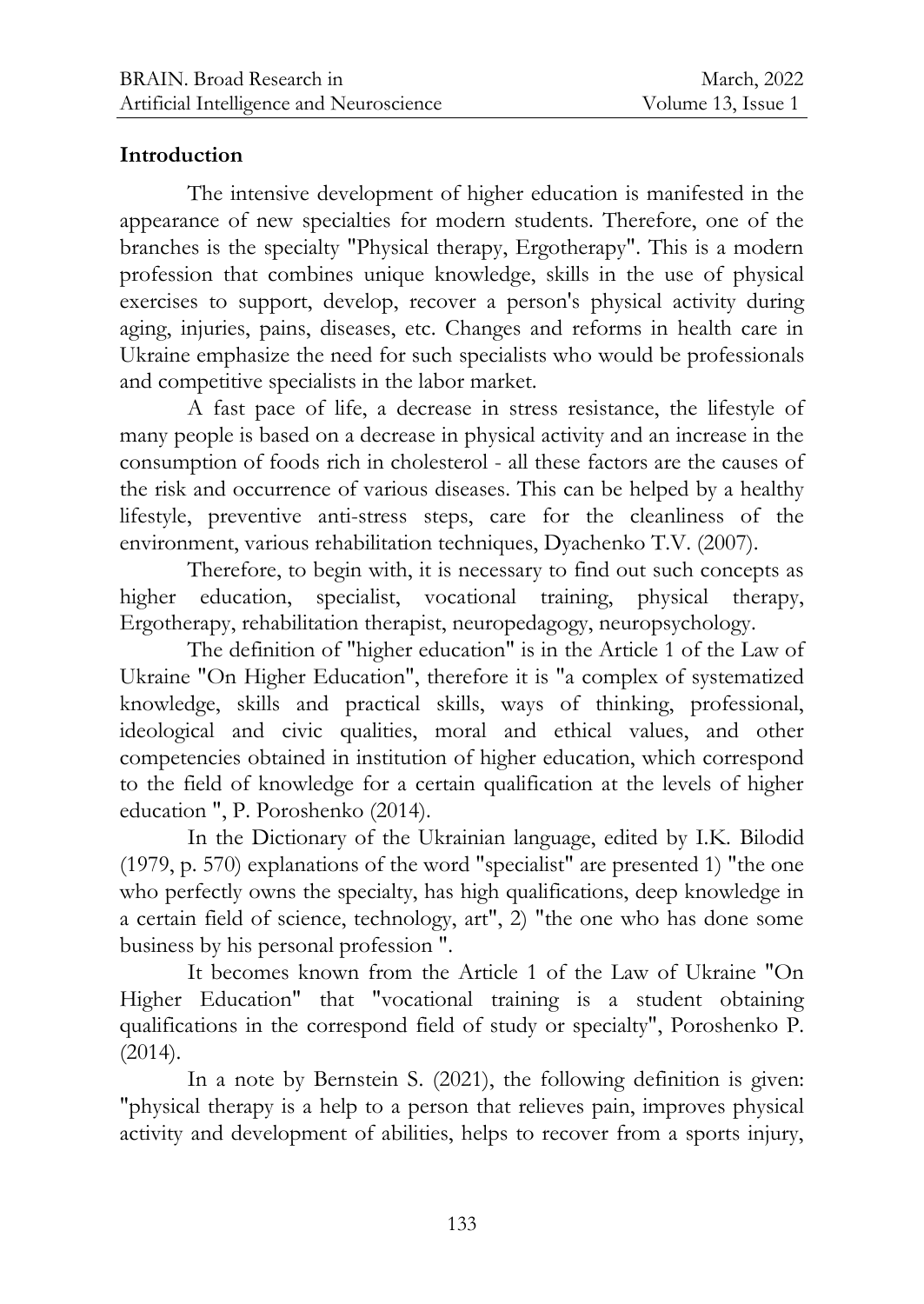surgery, rehabilitation after illness, teaches to use assistive devices or prosthetic limbs".

The article by Bagriy I. (2014) gives an interpretation of the concept of "Ergotherapy" - this is an area of professional activity that focuses on the role of human employment in the development process.

An article by Gardner M. (2014) defines that "a rehabilitation therapist is a health care professional who helps patients recover from physical trauma or mental illness and back to their normal life".

According to Voznyuk A. V. (2019), "neuropedagogy is a neuroscience that combines knowledge of cognitive neurology, differential psychophysiology, neuropsychology".

In the article by A.G. Shevtsov (2015), the meaning of the word "neuropsychology" means "the science of the brain, which combines correctional pedagogy and psychological and pedagogical rehabilitation, i.e. it studies the regularity of the psychomotor, cognitive and emotional state of a person".

Interestingly, that the World Confederation for Physical Therapy claims that physical therapists played a significant role in the Tokyo 2020 Olympics, Grant M. (2021). The Olympic Physical Therapy Group consisted of 800 specialists from the Japan Physical Therapy Association who made physical therapy, sports massage, ice baths, etc. for athletes.

According to the interpretation of the World Confederation for Physical Therapy (2019), physiotherapy is a service that physiotherapists offer to patients in order to recover maximum physical activity of a person. The reason for the need for physical therapy can be aging, trauma, pain, disease, disorders. Physiotherapists discover the cause of a disease, as well as plan and carry out rehabilitation of the patient, taking into account the physical, mental, emotional and social state of the patient. The task of physiotherapists is to carry out the examination of the patient in a qualified and professional manner, to assess the examination, find out the diagnosis, plan further actions, render with systematic consultations, conduct therapeutic exercises with the patient, cooperate with medical professionals. Without a doubt, practical activity will depend on the goal: whether it is focused on prevention or treatment, or rehabilitation of the patient.

By the way, since 2007, the Ukrainian Association of Physical Therapy has been organized in Ukraine thanks to the efforts of the Lviv Association of Physical Rehabilitation Specialists.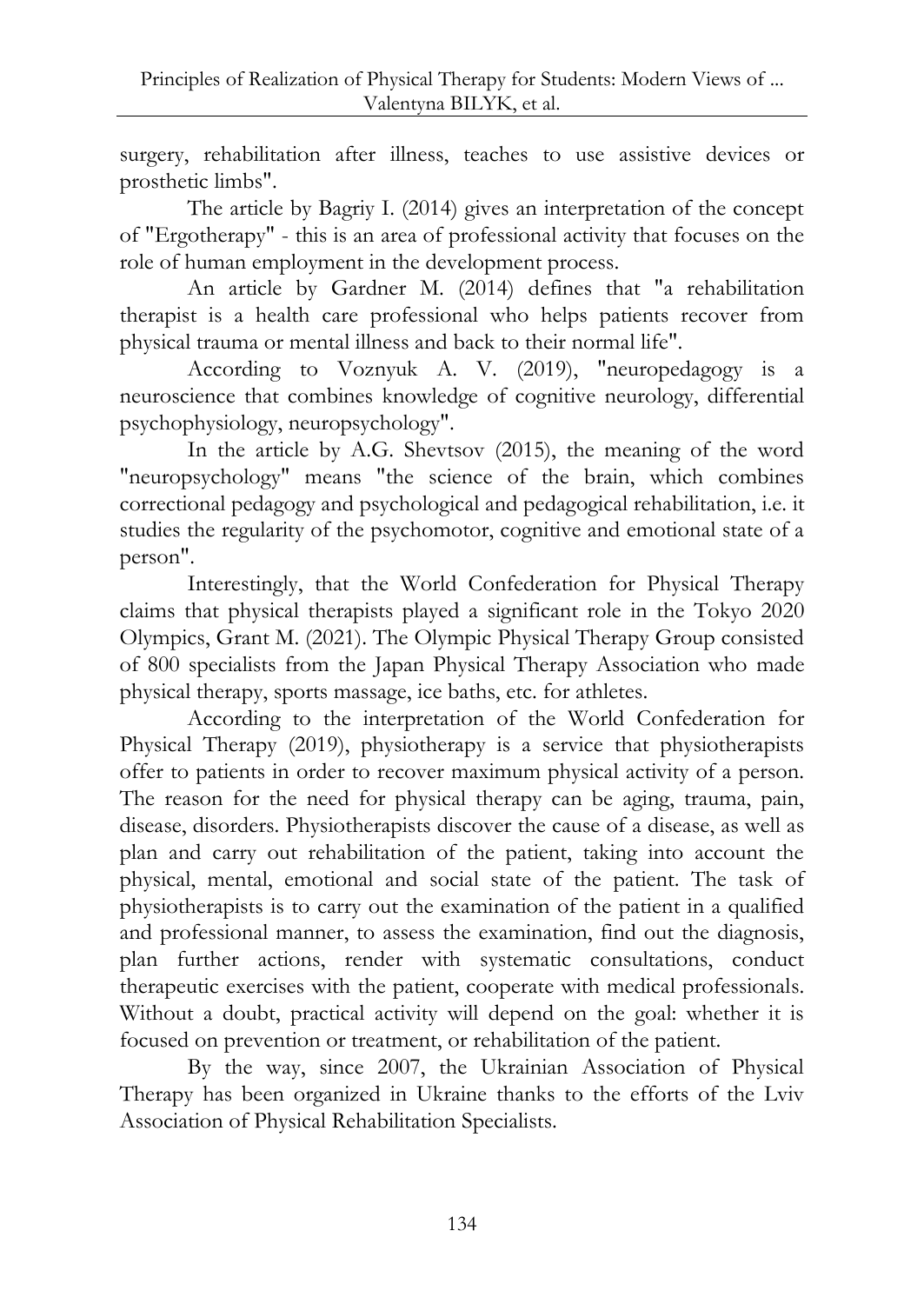### **Review of the literature on the realization of physical therapy to improve human health**

At the beginning of the 20th century in the United States, they first started talking about the appearance of a profession that is associated with remedial gymnastic. Patients during the polio epidemic, as well as those injured during the First World War, required emergency assistance: specialists who would understand physical exercises.

Article 3 of the Law of Ukraine "On Amendments to Certain Laws of Ukraine Concerning Access of Persons with Special Educational Needs to Educational Services" states that at present, inclusive vocational (vocational) training is organized for persons with disabilities, i.e. educational services are provided for obtaining a profession, Poroshenko P. (2018). Therefore, physiotherapy is useful not only for persons with special educational needs, but also for healthy students, because the use of physical exercise, physical fitness and the prevention of injuries and obesity contributes to the overall strengthening of human health. Knowledge of neurosciences is used by psychologists and teachers both in institutions of general secondary education and in higher education. It is known that physical exercise is one of the tools that is the key to successful learning. Undoubtedly, remedial gymnastic is unique for the development of motor skills.

A clinical guide written by Louw A. (2018) provides patient advice on pain management and neuroscience knowledge to help develop the body, move better, promote exercise, and restore hope for a healthy mind. Scientists explain how the human body and brain work, why pain appears, how you can overcome the symptoms of the disease with the help of neuroscience knowledge and improve your health. Knowledge of this guide will be useful for students studying physical therapy and doctors who work in this direction and patients to successfully treat chronic pain.

The guide by Mitra R. (2019) "Principles of Rehabilitation Medicine" deserves special attention, where the author proposes the treatment of cerebral hemorrhage, spinal cord injuries and traumatic brain injuries based on neurosciences. The author draws attention to the rehabilitation of patients who have amputated limbs or patients suffering from cardiovascular or pulmonary diseases. The author considers child rehabilitation, prosthetics and orthopedics separately from adult rehabilitation.

Minnis G. (2017) in his work lists diseases that a physiotherapist can treat: cardiopulmonary, carpal tunnel syndrome, musculoskeletal disorders,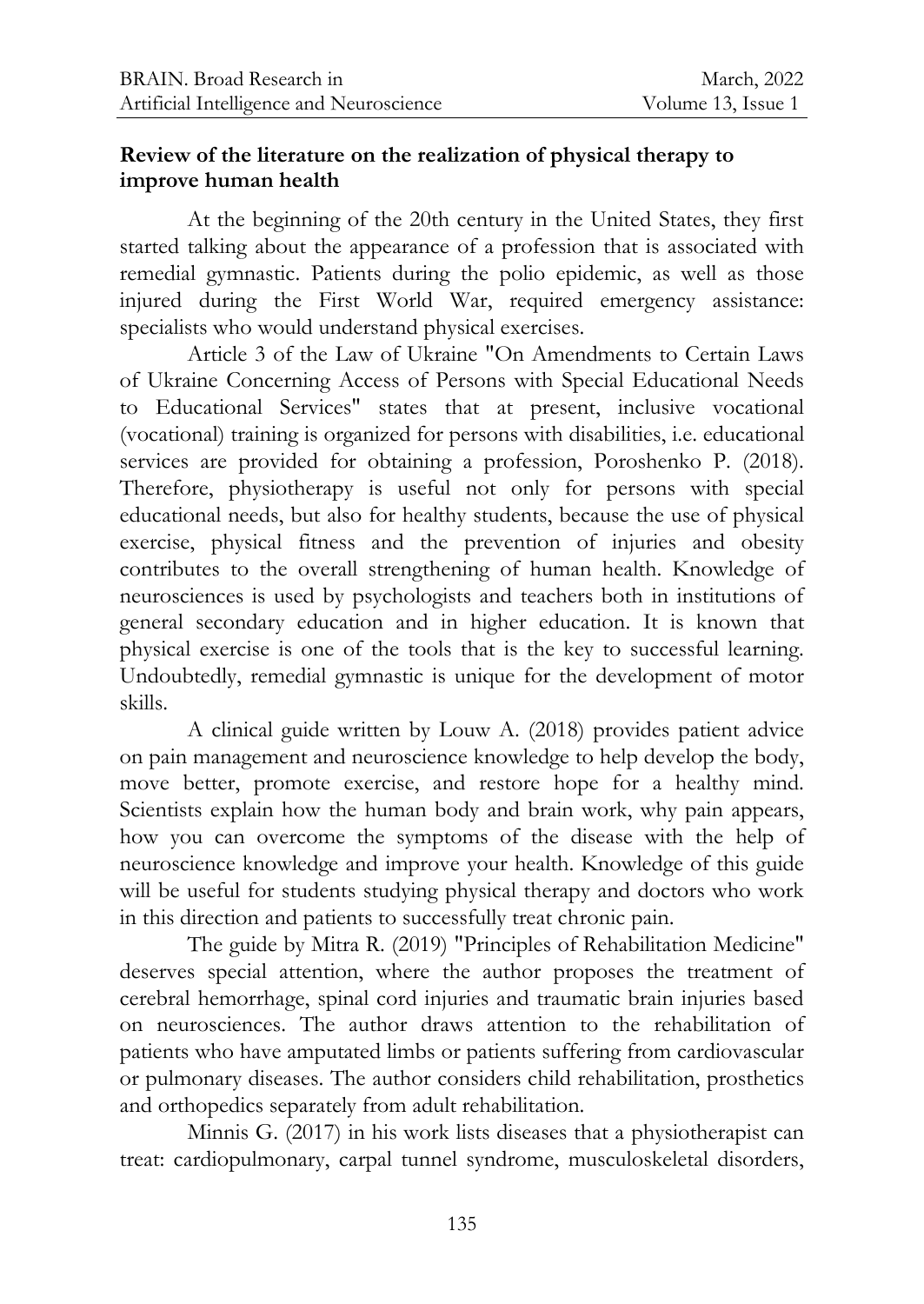neurological and pediatric, sports injuries, pelvic floor dysfunctions. Among the methods of treatment, the teacher can use orthopedic, geriatric, neurological physical exercises, cardiovascular and pulmonary rehabilitation, children's physical therapy, wound care therapy, vestibular and decongestive therapy, pelvic floor rehabilitation.

Noteworthy is the comprehensive reference book by Palisano R. (2016), which details children neuropsychological disorders. Emphasis is placed on the benefits of remedial gymnastic, which develops fine motor skills, improving not only the physical condition of the child, but also the work of the brain. The authors offer recommendations on the correct use of tests in the practice of a physiotherapist. Special attention is paid to the treatment of children asthma.

The Middleton K. (2020) manual was prepared by two physiotherapists who developed pediatric exercises for use with children to develop their hand motor skills. This mannual helps to understand the importance of physical activity for the learning and progress in studies of children.

## **The main aspects of training a future physical therapy specialist**

A modern approach to the organization of the educational process in a higher educational institution requires the training of a competitive specialist. Classes should help to attract students to intense activities, carry motivation to study the material, and also contain planned educational and cognitive activities that are aimed at solving certain educational problems. Currently, neurorehabilitation is one of the main areas of modern medicine. Restorative medicine is based on three factors: traditional physical rehabilitation, new technologies and achievements in complex rehabilitation, A.A. Kozyolkin. (2020).

The issue of the peculiarities of training future specialists in physical therapy and occupational therapy (ergotherapy) in universities was covered by the domestic researcher Bazylchuk O (2018). The author examines in detail the professional training of future specialists in physical therapy to work to recover the health of athletes. He focuses on the fact that future specialists in physical therapy should have the knowledge, skills, abilities, personal qualities that contribute to the support of successful activities to recover athletes' working capacity. The researcher characterizes the structural components of the readiness of future specialists: motivational, scientific and theoretical, procedural, personal, which are necessary for the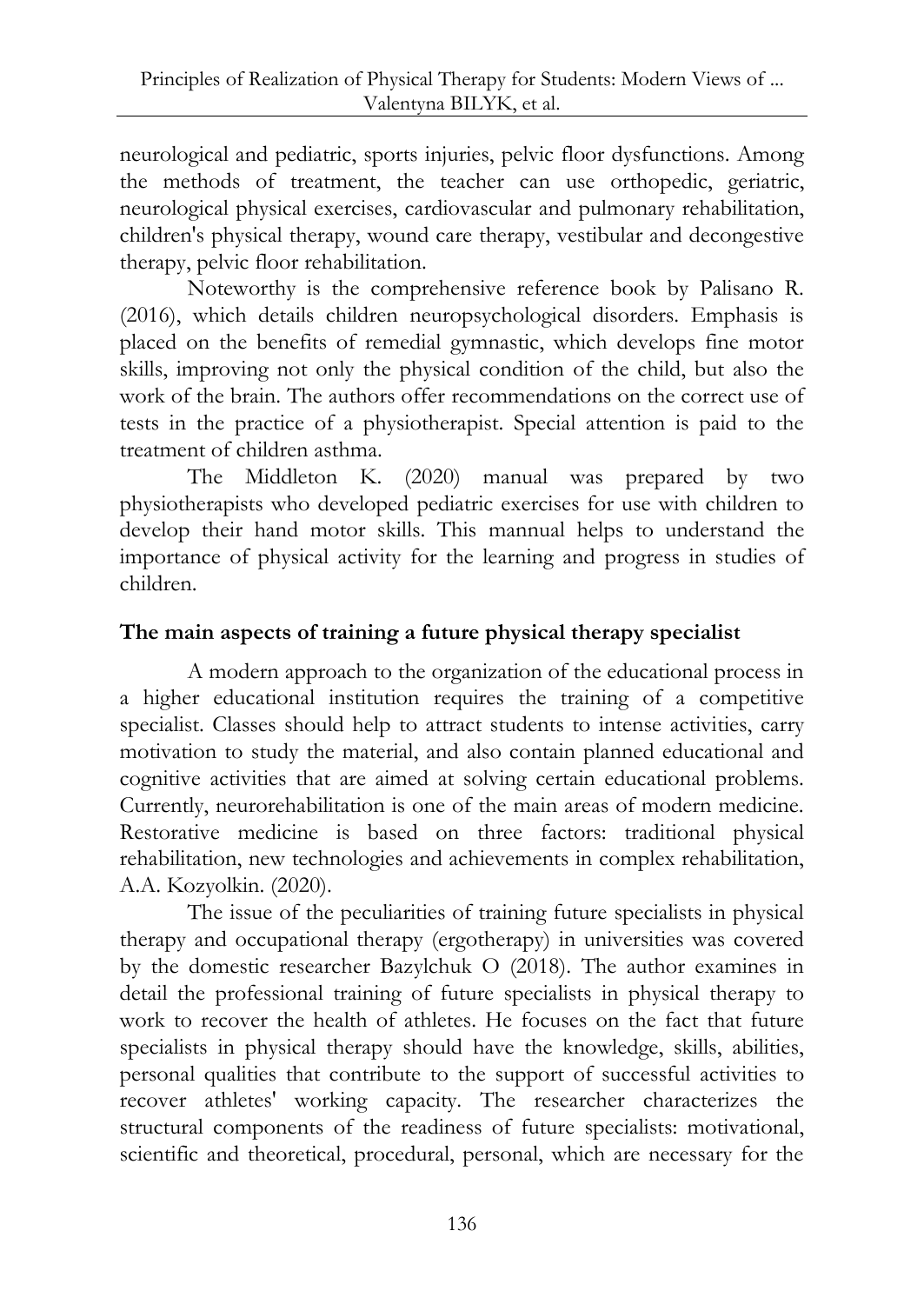implementation of rehabilitation measures to recover the health of athletes. As it turned out, the health level of athletes is highly dependent on the conditions for organizing training, as well as taking into account the sanitary and hygienic conditions. Among the reasons for sustain sports injuries are: a weak level of training sessions, individual characteristics of athletes are not taken into account, non-compliance with safety standards, neglect of sanitary and hygienic standards, systematic use of excessive exersices, underestimation of systematic work on technique, fatigue, wrong warm-up, wrong use of standing by (in a case of accident). It is noted that the formation of professional development of specialists in physical rehabilitation is influenced by objective and subjective factors. In addition, the study developed a complex of interrelated concepts and target, theoretical and methodological, substantive, procedural and criteriondiagnostic blocks. The author examines in detail the pedagogical conditions created in higher education, in particular, he notes the use of interactive teaching methods and believes that they are an integral part of ensuring the development of the professional activity of future rehabilitation therapists. Among the forms of work, teachers are recommended to use a "round table" to develop a discussion between students, a method of situational exercises, "brainstorming", business games, a method of projects, to develop a portfolio. To invite medical workers, experienced specialists and athletes to classes. The researcher in his manual notes that the discussion helps students to dive deeply into the problem, discuss it and come to the right conclusions. Students can simulate the process of activity using a business game and work in a team. Among business games, it is recommended: simulation, operational, role-playing, traditional project, etc. The basic element of a business game is the development of a game scenario, in which a phased algorithm is presented. It is noted that the business game helps the student to consciously understand the essence of his profession. The case method attracts students to independence, assessment of real problems, the ability to analyze and find the main and the secondary. Such individual and group work helps students to develop their competencies. "Brainstorming" has its own structure: an introductory stage, generating thoughts and a conclusion. This form of work contributes to the fact that each student is actively involved in the work, because everyone has to speak out. Among the advantages of this method are: equality of students with respect to proposals, the creation of a cognitive process, a decrease in closed thinking, students overcome internal and mental obstacles. The project method helps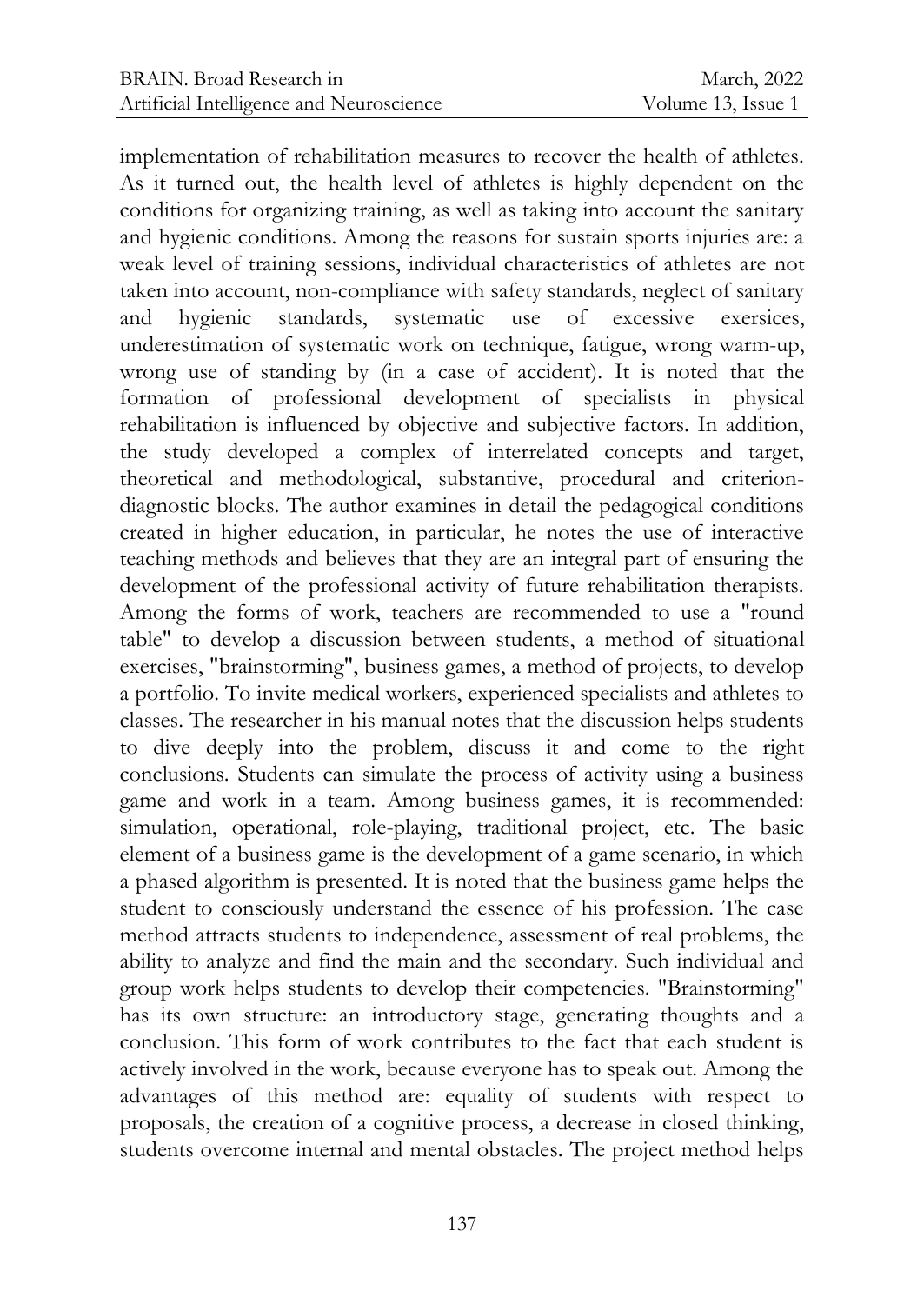students develop critical thinking, self-process material, and make presentations. The portfolio is one of the criteria for self-assessment of a future specialist, because he has to give reflection on his activities. Without a doubt, the above-mentioned interactive forms of work help to the development of personal qualities: independence, determination, the ability to formulate thoughts and work in a team.

Noteworthy is the article by A.V. Chesnokov. (2007), in which the author raises the question of the professional training of future specialists in physical culture and notes that students should have not only good achievements in physical culture, but also master pedagogical, psychological and physiological methods. The author notes that 2 experiments were carried out for two groups of students - gymnasts, after which new methods were proposed to improve their professional training. At the same time, the author believes that it is necessary to take into account the individual state of health, sports specialization and training.

Zyuzin V.A. (2009) argues that interdisciplinary relations necessary for professional activity play an important role for the professional training of future physical rehabilitation therapists. The author notes that scientific studies prove the significant effectiveness of rehabilitation methods. If a rehabilitation therapist draws up a rehabilitation program competently, then more than 50% of patients can back to an active, mobile, normal lifestyle.

Kopochynska Yu. (2020) investigated the formation of the activityoperational component of the professional identity of future specialists in physical therapy and occupational therapy. The author examines the activeoperational component of the professional activity of students, which is implemented through the appropriate methods, forms and techniques of rehabilitation. The active-operational component is manifested according to a certain algorithm: 1) observation, active listening, according to the actions, words, gestures of a person; 2) understanding and interpreting others, 3) conclusions and evaluating actions. *The principle of professional training* that support the improvement of physical activity and lifestyle of a person contains the knowledge of students in remedial gymnastic and occupational therapy. Future specialists should think about improving their qualifications and improving self-education after getting higher education. In the work of a physical therapist, *consistency* is a prerequisite, it consists in a combination of cognitive and practical activities of students. In addition, it is worth studying new information in order to form a system of associations with already acquired knowledge. In addition, systematic thinking supports to the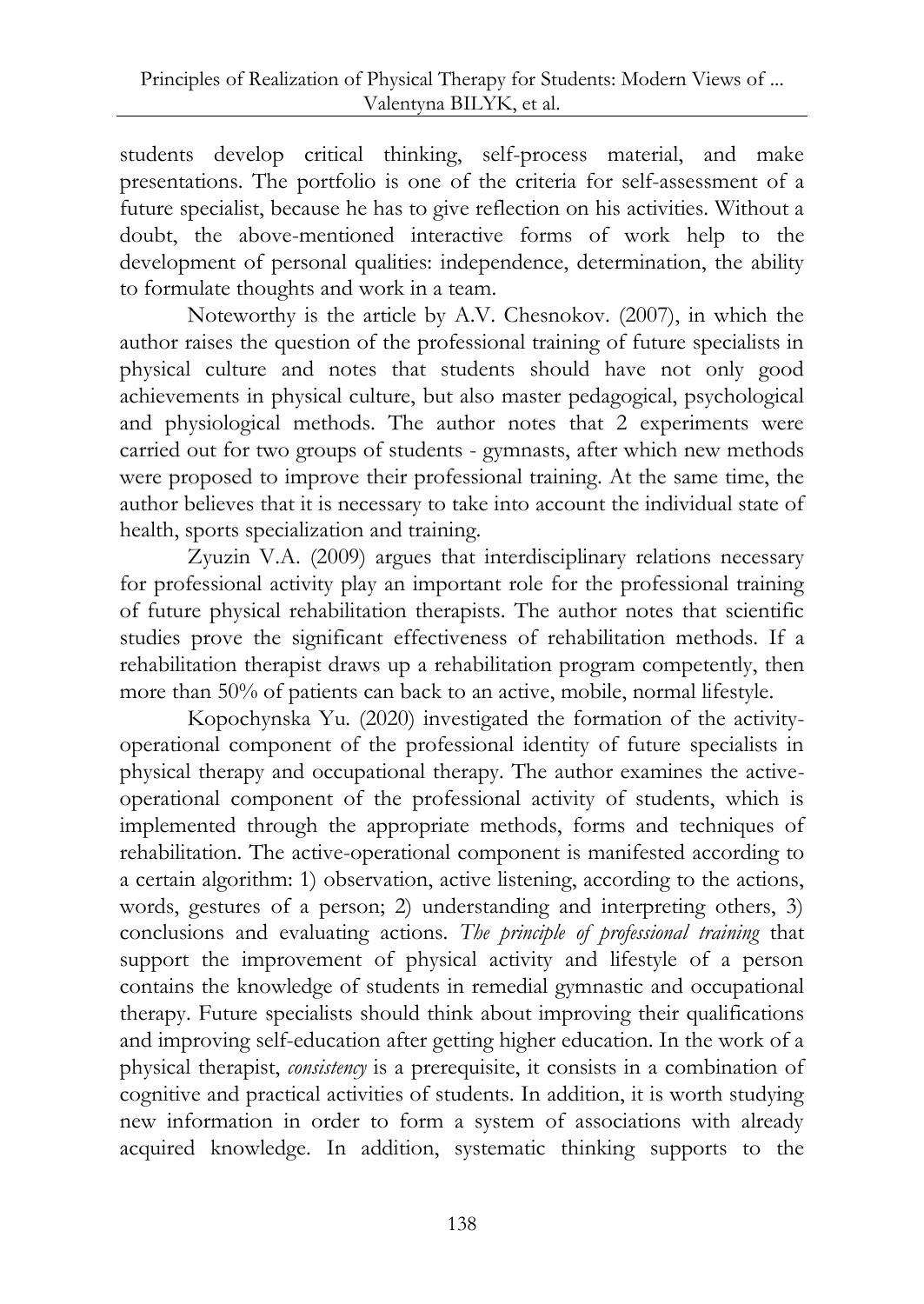efficient functioning of the brain, because the brain is regularly faced with stress in certain portions. Knowledge of interdisciplinary relationships will contribute to the holistic study of a certain material. The training of a specialist in physical therapy and occupational therapy requires specific planning and carefully selected, developed program support. Consistency should be shown by the teacher in the organization of the educational process of each lesson and in the making of homework by students. The principle of *continuity* should show the duration of training, structure and phasing. Continuity should be a progressive movement for students in the study of new disciplines, in their mastery of new knowledge, in an active participation during practical classes. All this contributes to the formation of professional and necessary traits of a future specialist. The principle of the *unity of individualization and differentiation*, i.e. teachers must take into account the individual characteristics of each person while teaching subjects, because all personalities are unique: they have their own abilities, tendencies, inclinations, needs. In addition, the teacher should take a differentiated approach to testing the knowledge acquired by students. The next principle is the *activity criterion*, which contains professional competence, i.e. the result of self-expression of a future specialist. The principle of *activity* shows the student's ability to apply and keep the moral norms of professional ethics: the ability to make an arrangement with the patient, achieve effective communication, use non-verbal signals. Thus, the basic level of the formation of the professional identity of future physical therapy specialists is the ability to keep moral norms for communicating with the patient. A high level is characterized not only by successful communication, but also by the ability to apply rehabilitation practice based on modern scientific discoveries, as well as to solve complex issues that appear in practice. The highest level differs from the previous one in that the specialist knows how to analyze situations well and even prevent and foresee them, avoid unnecessary.

Barker K. (2019) draws attention to the basic principles of remedial gymnastic and offers a complex of exercises. The author notes that the American health care system focuses on the use of physical exercises. The work presents a program of exercises, including aerobic exercises, which form flexibility, stability, and promote motor development - all this supports to the maintenance and improvement of physical health. In addition, the author claims that properly selected physical activity is an effective therapy. The physical therapist should select an individual exercise program when prescribing home exercises to help the person cure a medical condition and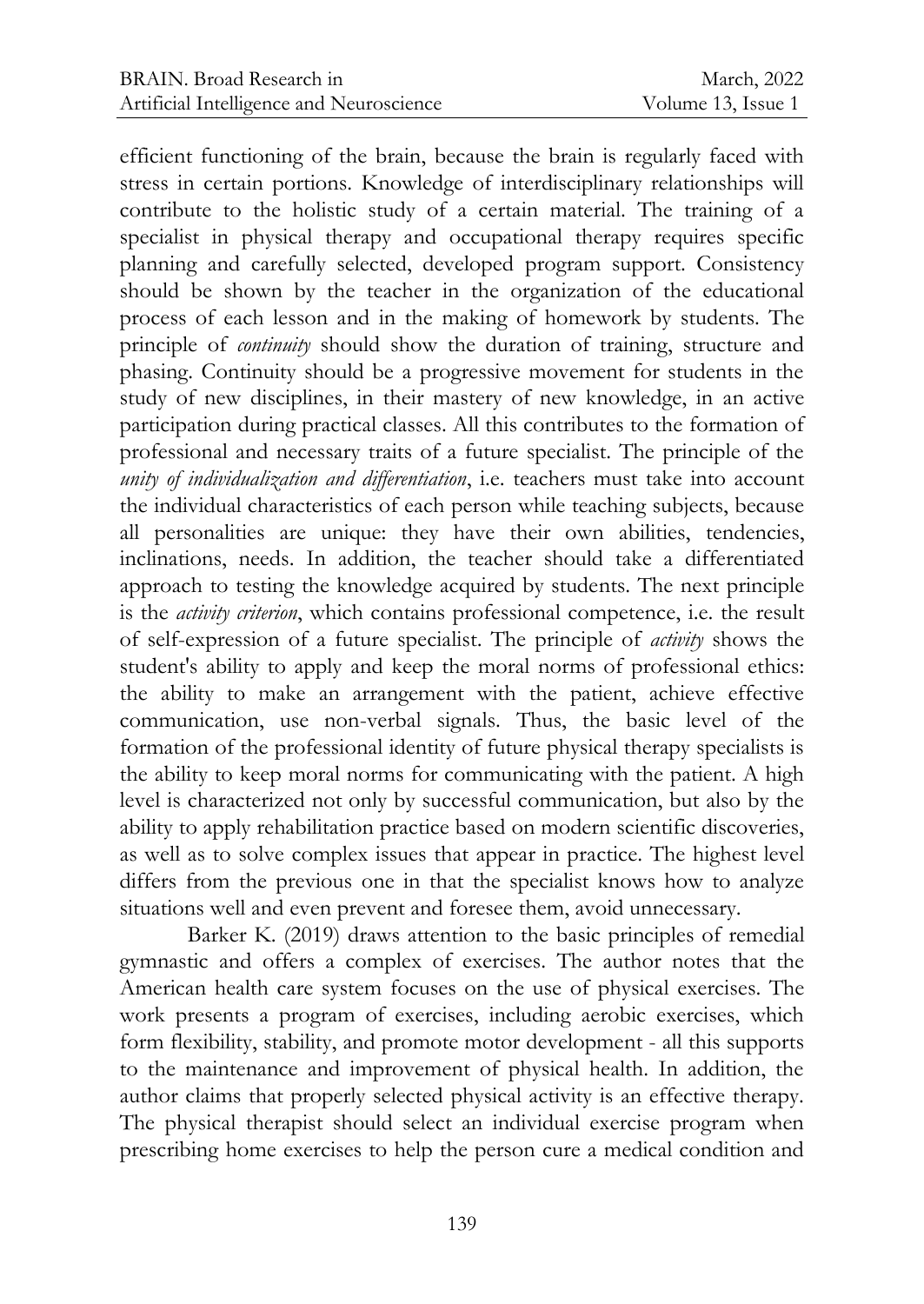maintain his health. Noteworthy is the Greeman technique, who believed that special attention should be paid to the length, strength and control of muscle function, DeStefano L. (2011). Therefore, a successful exercise program recovers not only muscle function, but also the nervous system. To do this, he developed the following algorithm: 1) training sensory motor balance, 2) stretching the short, hypertensive muscle to symmetry, 3) strengthening of inhibited muscles, 4) recovering of symmetrical movements, 5) aerobic coordination. An interesting method developed by McGill, which consists in passing a 5-stage algorithm: 1) identify and eliminate abnormal movements, 2) recover the work of joints throughout the body through physical exercises that are focused on the correct activity of the spine, 3) develop endurance, 4) and 5) train strength, agility, speed in athletes, McGill S. (2015).

A review of the literature of domestic and foreign researchers shows that physical therapists are developing a program of physiotherapy exercises, which includes fitness classes (improves the functioning of the cardiovascular system, strengthens muscles), swimming (breathing, movement, flexibility, muscle tone training, strength in water) , conducting games for children, physical education for adults (improving coordination of movements, psychological and coordination abilities).

Physical rehabilitation includes remedial gymnastic, therapeutic massage, physiotherapy, and ergotherapy. Remedial gymnastic is a complex of physical exercises aimed at muscle activity. During physical exercise, the patient doing movements consciously, during which sometimes it is necessary to overcome pain, discomfort that arose due to injuries or burns. Physical exercises in remedial gymnastic are classified into gymnastic (for the muscles of the head, neck, arms, body; breathing, corrective; they can be done with or without objects), ideomotor (done only in the imagination, thus developing "muscle sensitivity", they are transition to more complex exercises), applied sports (walking, climbing, crawling, running, swimming.)

A study on therapeutic education and health promotion in persons with neuropsychological overload syndrome is covered by a group of scientists led by Georgescu L. (2017). Researchers have found that even monotonous activity, lack of interest in work can lead to attention failure and memory, the appearance of fatigue. Therefore, for teaching physical therapy students, teachers daily try to combine practical and theoretical activities rationally, alternate active forms of learning with less active ones. In addition, a balanced diet and healthy sleep are necessary, the physical and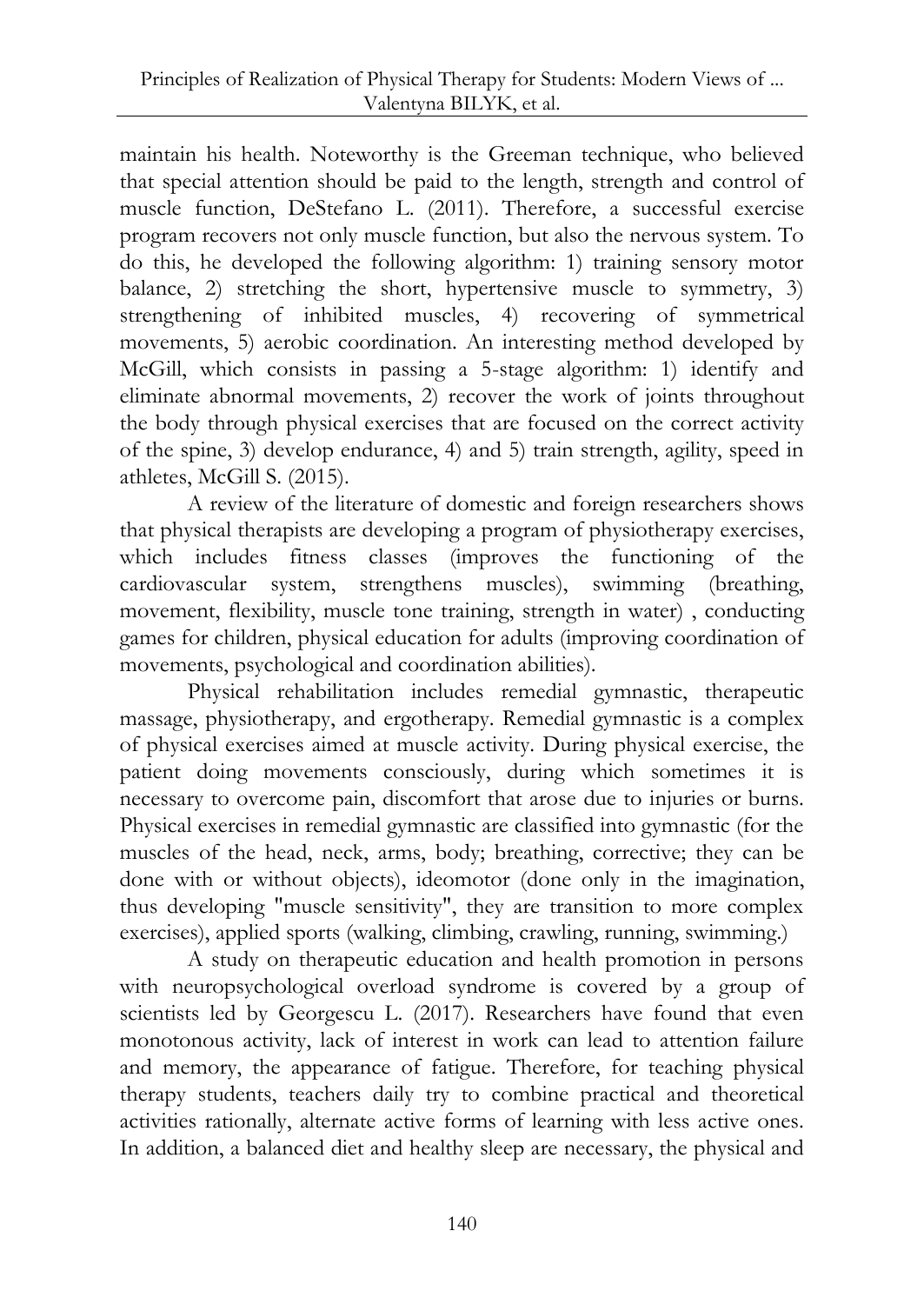mental state of the student depends on these factors. Common symptoms: fatigue, decreased attention, anxiety, irritability, emotional instability, behavioral disorders, drowsiness, poor memory, lack of interest in learning indicate the syndrome of neuropsychological overload of students. Constant chronic fatigue reduces the body's ability to work actively, and therefore it becomes necessary to be at rest in order to regain its strength. The exhausted body needs to be recovered. The authors investigated the neuropsychological overload of students and determined that unsystematic, malnutrition, insomnia, and lack of exercise led to the appearance of chronic diseases in students. Overload syndrome - a condition characterized by physical, cognitive, and emotional impairments that result in poor mood, frustration, depression, memory impairment, poor academic performance, and loss of self-esteem. To overcome such disorders, neuropsychological and physical mechanisms should be activated. For the experiment, the correspondents recruited 50 students, who were divided into two groups: one - students who just study, and the other - study and work. According to the results of the study, it was found that most of the students of the second group experienced chronic fatigue syndrome. Experiment has shown that overload affects activity and quality of life.

### **Conclusions**

The article considers the issue of the principles of realization of physical therapy of students from the point of view of neurosciences. It was noted that modern higher education is characterized by the appearance of a new medical specialty "Physical therapy, Ergotherapy".

The essence of the concepts was considered: "higher education", "specialist", "professional training", "physical therapy", "Ergotherapy", " rehabilitation therapist", "neuropedagogy", "neuropsychology". It was noted that physiotherapists from Japan played an important role, who provided assistance to athletes during the Olympic Games - 2020. By the way, it is noted that since 2007 the Ukrainian Association of Physical Therapy has been organized in Ukraine.

It has been proven that at the beginning of the 20th century, the first appearance of a profession associated with remedial gymnastic was recorded. The Law of Ukraine stipulates the right to get education for persons with special educational problems.

A review of articles by domestic and foreign authors on the use of physical therapy to improve human health is made. The main aspects of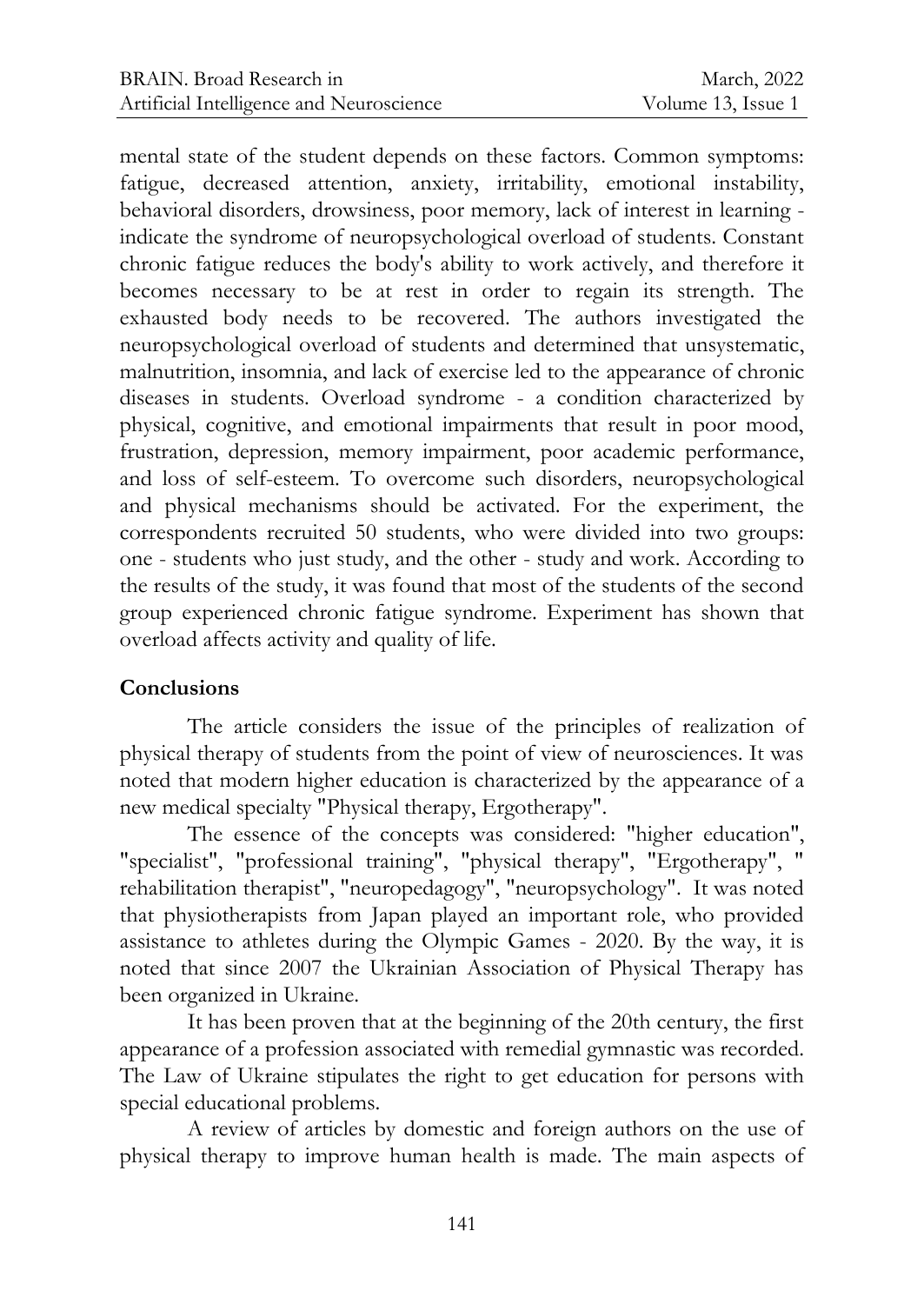training a future specialist in physical therapy are considered. In addition, it was noted that university teachers should think about a modern approach when teaching subjects. The professional training of future specialists in physical therapy to work on improving the health of athletes has been studied in detail. Structural components were highlighted that should be taken into account by future professionals. The interactive methods and forms of work that are integral to teaching students are named. It is noted that future specialists should not only possess knowledge of physical culture, but also master pedagogical, psychological and physiological methods.

In addition, it was noted that knowledge of interdisciplinary relations is important for rehabilitation therapists. The active-operational component of the professional activity of students has been investigated. The physical therapist should be professional in the selection of exercises for remedial gymnastic.

It is found out that common symptoms such as: fatigue, decreased attention, anxiety, irritability, emotional instability, behavioral disorders, drowsiness, poor memory, lack of interest in learning - indicate the syndrome of neuropsychological overload of students.

#### **References**

| Bagriy, I. (2014). Zanyattyeva terapiya yak napryam profesiynoyi diyal'nosti     |
|----------------------------------------------------------------------------------|
| [Ergotherapy as a direction of professional activity] Pedagogy and psychology of |
| vocational education, 1, 158-166.                                                |
| $\frac{\text{http://nbur.gov.ua/UIRN/Pippo_2014_117}}{$                          |

- Barker, K. (2019). *Exercise prescription and basic principles of therapeutic exercise.* PM&Rknowledge[. https://now.aapmr.org/exercise-prescription-and](https://now.aapmr.org/exercise-prescription-and-basic-principles-of-therapeutic-exercise/)[basic-principles-of-therapeutic-exercise/](https://now.aapmr.org/exercise-prescription-and-basic-principles-of-therapeutic-exercise/)
- Bazylchuk, O. (2018). *Profesiyna pidhotovka maybutnikh fakhivtsiv z fizychnoyi terapiyi, erhoterapiyi do roboty z vidnovlennya zdorovʺya sport·smeniv: teoretychno-metodychnyy aspect* [Professional training of future specialists in physical therapy, ergotherapy for work on the health improvement of athletes: theoretical and methodological aspect][ Monograph]. *Khmelnitsky PE Monuscript*, 534. <http://repository.ldufk.edu.ua/handle/34606048/21126>
- Bernstein, S. (2021). *What Is Physical Therapy?* Webmd. <https://www.webmd.com/pain-management/what-is-physical-therapy>
- Bilodid, I. K. (1979). *Slovnyk ukrayinsʹkoyi movy.* [Dictionary of the Ukrainian language] (Vol. 11, p.570).<http://sum.in.ua/s/kompetentnyj>
- Chesnokov, A. V. (2007). Profesiyna pidhotovka pedahohiv fizychnoyi kulʹtury: novi napryamy [Professional training of teachers of physical culture: new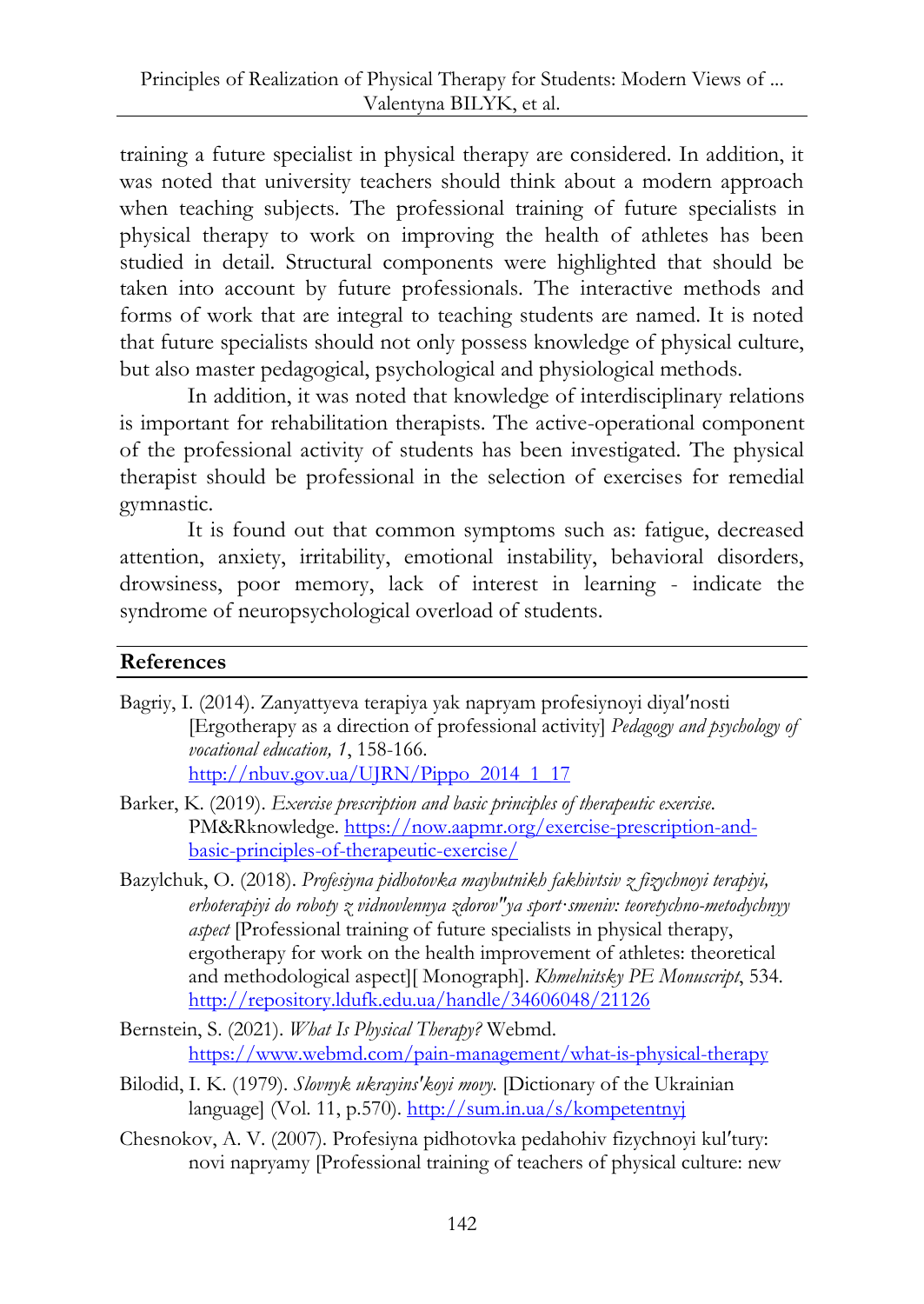directions]. *Medicine and education of Siberia, 5,* 12-20. <https://ur.booksc.org/book/50750926/e17afa>

DeStefano, L. A. (2011). *Greenman's principles of manual medicine*. (4th ed.) Lippincott Williams & Wilkins. [https://www.amazon.com/Greenmans-Principles-](https://www.amazon.com/Greenmans-Principles-Medicine-Lippincott-Williams/dp/078178915X?asin=078178915X&revisionId=&format=4&depth=1)[Medicine-Lippincott-](https://www.amazon.com/Greenmans-Principles-Medicine-Lippincott-Williams/dp/078178915X?asin=078178915X&revisionId=&format=4&depth=1)[Williams/dp/078178915X?asin=078178915X&revisionId=&format=4&de](https://www.amazon.com/Greenmans-Principles-Medicine-Lippincott-Williams/dp/078178915X?asin=078178915X&revisionId=&format=4&depth=1) [pth=1](https://www.amazon.com/Greenmans-Principles-Medicine-Lippincott-Williams/dp/078178915X?asin=078178915X&revisionId=&format=4&depth=1)

Dyachenko, T.V. (2007). *Stan vyvchennya problemy pidhotovky fakhivtsiv-reabilitolohiv v osvitnʹomu prostori Ukrayiny. Pedahohika, psykholohiya ta medyko-biolohichni problemy fizychnoho vykhovannya i sportu* [The state of studying the problem of training rehabilitation specialists in the educational space of Ukraine. Pedagogy, psychology and medical and biological problems of physical education and sports][ Monograph]. *Kharkiv State Academy of Design and Fine Arts (Kharkiv Art and Industrial Institute)*, *10*, 38-41. <https://www.sportpedagogy.org.ua/html/journal/2008-02/08dtvtpr.pdf>

- Gardner, M. (2014). *What Is A Rehabilitation Specialist*. Coastal orthopedics. [https://www.coastalorthopedics.com/blog/what-is-a-rehabilitation](https://www.coastalorthopedics.com/blog/what-is-a-rehabilitation-specialist)[specialist](https://www.coastalorthopedics.com/blog/what-is-a-rehabilitation-specialist)
- Georgescu, L. (2017). Therapeutic Education and Health Promotion in Individuals with Neuropsychological Overload Syndrome. In L.Georgescu, E. Iconaru, M. Tudor, M. Ciucurel (Eds.), *Social & Behavioural Sciences, 28*, 1621–1628.
- Grant, M. (2021). *Physiotherapists play key role at Tokyo Olympic Games*. World Physiotherapy. [https://world.physio/news/physiotherapists-play-key-role](https://world.physio/news/physiotherapists-play-key-role-tokyo-olympic-games)[tokyo-olympic-games](https://world.physio/news/physiotherapists-play-key-role-tokyo-olympic-games)
- Kopochynska, Yu. (2020). Formuvannya diyalʹnisno-operatsiynoho komponenta profesiynoyi identychnosti maybutnikh fakhivtsiv z fizychnoyi terapiyi, erhoterapiyi [Formation of an active-operational component of the professional identity of future specialists in physical therapy and ergotherapy]. *Topical issues of the humanities.* [http://aphn](http://aphn-journal.in.ua/archive/29_2020/part_2/35.pdf)[journal.in.ua/archive/29\\_2020/part\\_2/35.pdf](http://aphn-journal.in.ua/archive/29_2020/part_2/35.pdf)
- Kozyolkin, O.A. (2020). *Fizychna terapiya v neyroreabilitatsiyi* [Physical therapy in neurorehabilitation]. In A. A. Kozyolkin, V. I. Dariy, M. V. Sikorskaya, I. V. Vizir (Eds.), *Zaporozhya State Medical University*, 234. <https://cutt.ly/8WMiLp1>
- Louw, A. (2018). Pain Neuroscience Education: Teaching People About Pain 2nd Edition. In A. Louw (Ed.) *Orthopedic Physical Therapy Products*, 536 p. [https://radiologyebook.vn/pain-neuroscience-education-teaching-people](https://radiologyebook.vn/pain-neuroscience-education-teaching-people-about-pain-2nd-edition)[about-pain-2nd-edition](https://radiologyebook.vn/pain-neuroscience-education-teaching-people-about-pain-2nd-edition)
- McGill, S. (2015). Low Back Disorders 3rd Edition With Web Resource. In S. McGill (Ed.), *Human Kinetics Australia P/L*, 424. <https://www.goodreads.com/book/show/26451413-low-back-disorders>